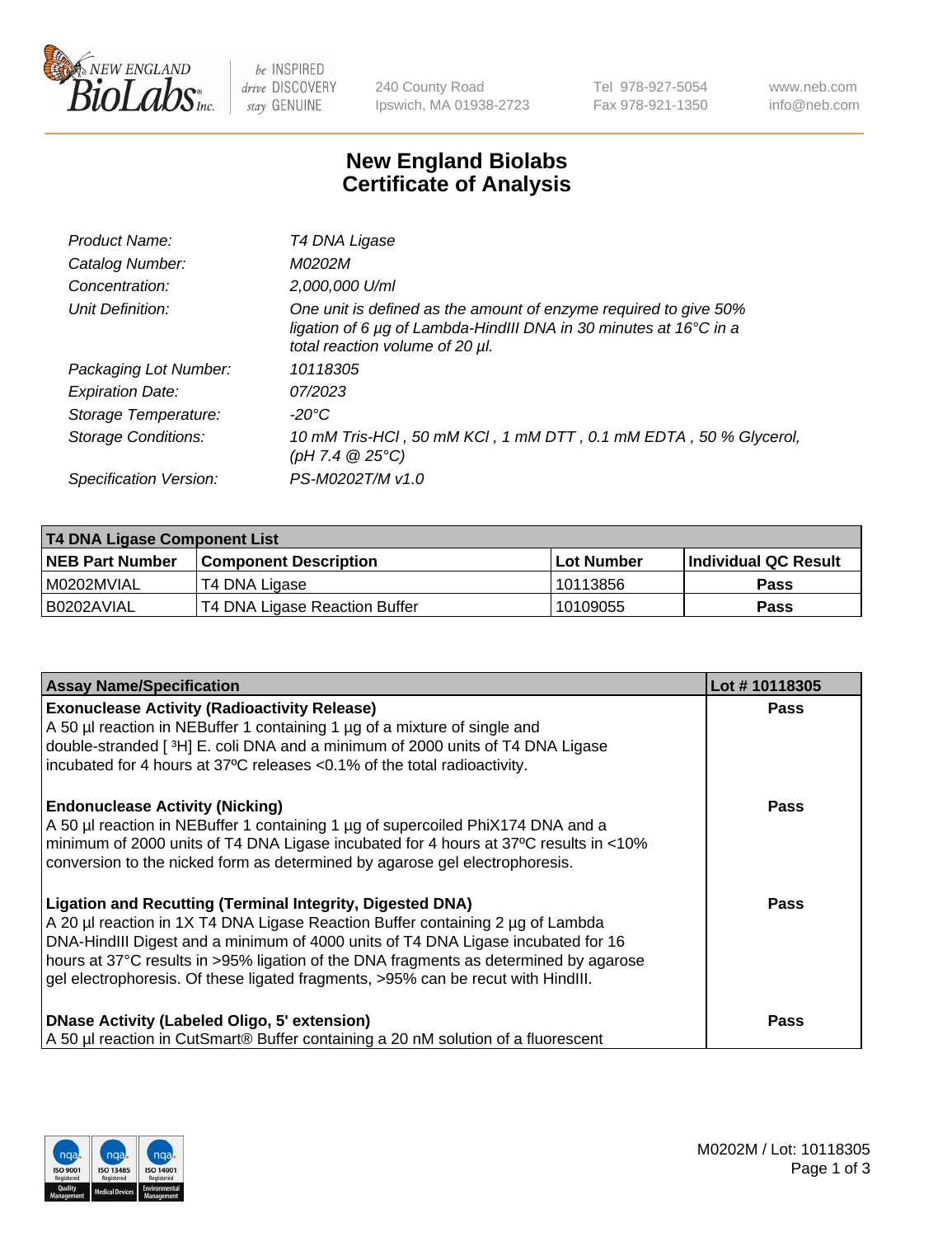

be INSPIRED drive DISCOVERY stay GENUINE

240 County Road Ipswich, MA 01938-2723 Tel 978-927-5054 Fax 978-921-1350 www.neb.com info@neb.com

| <b>Assay Name/Specification</b>                                                                                                                                                                                                                                                                                                                                                                  | Lot #10118305 |
|--------------------------------------------------------------------------------------------------------------------------------------------------------------------------------------------------------------------------------------------------------------------------------------------------------------------------------------------------------------------------------------------------|---------------|
| labeled double-stranded oligonucleotide containing a 5' extension and a minimum of<br>10,000 units of T4 DNA Ligase incubated for 16 hours at 37°C yields <5% degradation<br>as determined by capillary electrophoresis.                                                                                                                                                                         |               |
| <b>DNase Activity (Labeled Oligo, 3' extension)</b><br>A 50 µl reaction in CutSmart® Buffer containing a 20 nM solution of a fluorescent<br>labeled double-stranded oligonucleotide containing a 3' extension and a minimum of<br>10,000 units of T4 DNA Ligase incubated for 16 hours at 37°C yields <5% degradation<br>as determined by capillary electrophoresis.                             | <b>Pass</b>   |
| Double Stranded DNase Activity (Labeled Oligo)<br>A 50 µl reaction in CutSmart® Buffer containing a 20 nM solution of a fluorescent<br>labeled double-stranded oligonucleotide containing a blunt end and a minimum of<br>10,000 units of T4 DNA Ligase incubated for 16 hours at 37°C yields <5% degradation<br>as determined by capillary electrophoresis.                                     | <b>Pass</b>   |
| <b>Non-Specific DNase Activity (16 Hour)</b><br>A 50 µl reaction in NEBuffer 1 containing 1 µg of CIP-treated Lambda-HindIII DNA and<br>a minimum of 2000 units of T4 DNA Ligase incubated for 16 hours at 37°C results in a<br>DNA pattern free of detectable nuclease degradation as determined by agarose gel<br>electrophoresis.                                                             | <b>Pass</b>   |
| <b>Protein Concentration (A280)</b><br>The concentration of T4 DNA Ligase is 2 mg/ml +/- 10% as determined by UV absorption<br>at 280 nm. Protein concentration is determined by the Pace method using the<br>extinction coefficient of 57,675 and molecular weight of 55,292 daltons for T4 DNA<br>Ligase (Pace, C.N. et al. (1995) Protein Sci., 4, 2411-2423).                                | <b>Pass</b>   |
| <b>Protein Purity Assay (SDS-PAGE)</b><br>T4 DNA Ligase is ≥ 95% pure as determined by SDS-PAGE analysis using Coomassie Blue<br>detection.                                                                                                                                                                                                                                                      | <b>Pass</b>   |
| <b>RNase Activity (Extended Digestion)</b><br>A 10 µl reaction in NEBuffer 4 containing 40 ng of a 300 base single-stranded RNA<br>and a minimum of 1 µl of T4 DNA Ligase is incubated at 37°C. After incubation for 16<br>hours, >90% of the substrate RNA remains intact as determined by gel electrophoresis<br>using fluorescent detection.                                                  | Pass          |
| qPCR DNA Contamination (E. coli Genomic)<br>A minimum of 2000 units of T4 DNA Ligase is screened for the presence of E. coli<br>genomic DNA using SYBR® Green qPCR with primers specific for the E. coli 16S rRNA<br>locus. Results are quantified using a standard curve generated from purified E. coli<br>genomic DNA. The measured level of E. coli genomic DNA contamination is ≤ 1 E. coli | <b>Pass</b>   |